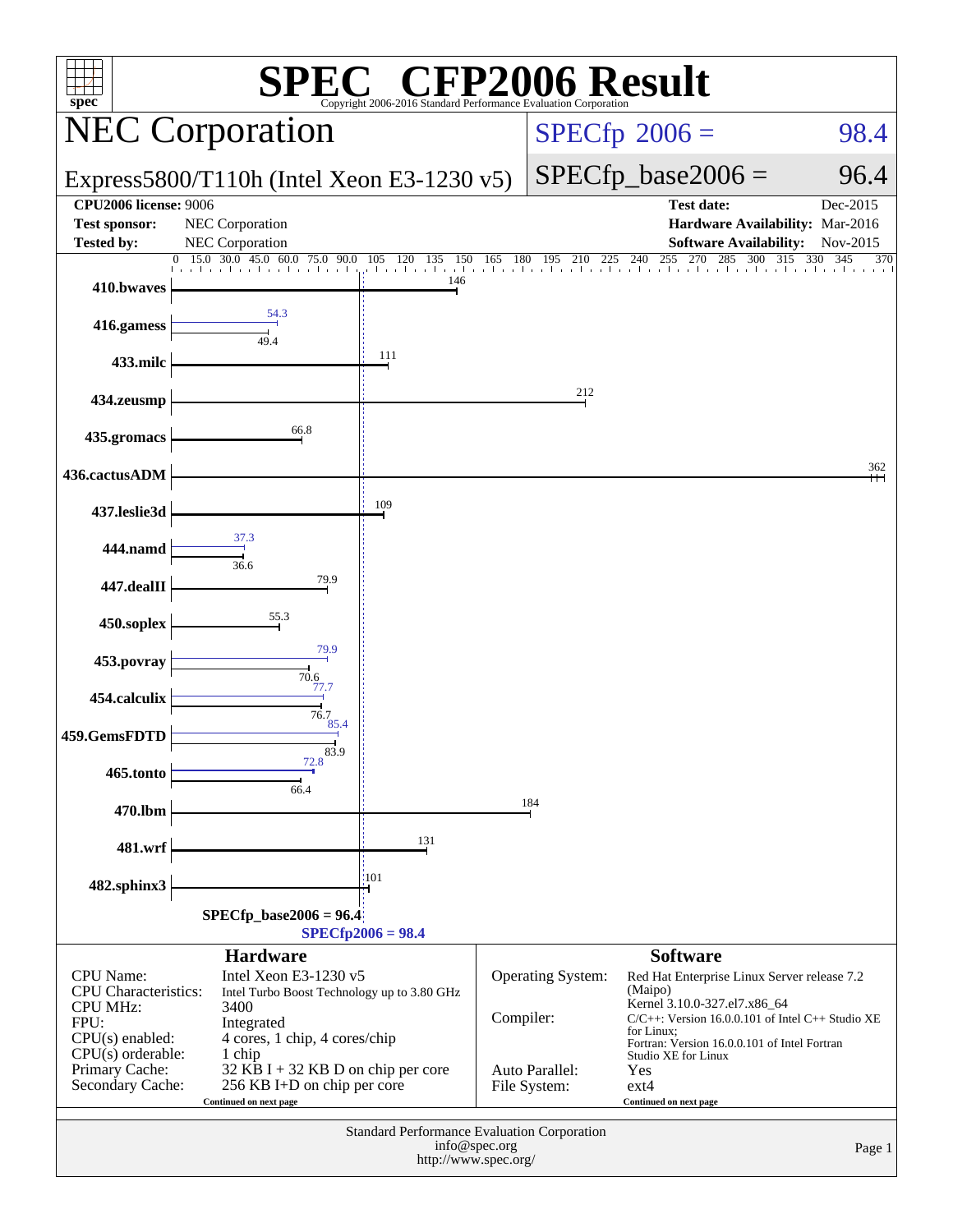

## NEC Corporation

### $SPECfp2006 = 98.4$  $SPECfp2006 = 98.4$

Express5800/T110h (Intel Xeon E3-1230 v5)

 $SPECTp\_base2006 = 96.4$ 

| <b>CPU2006 license: 9006</b>                                               |                                                                                                             |                                                                                    | <b>Test date:</b>                                          | Dec-2015   |
|----------------------------------------------------------------------------|-------------------------------------------------------------------------------------------------------------|------------------------------------------------------------------------------------|------------------------------------------------------------|------------|
| <b>Test sponsor:</b>                                                       | NEC Corporation                                                                                             |                                                                                    | Hardware Availability: Mar-2016                            |            |
| <b>Tested by:</b>                                                          | <b>NEC</b> Corporation                                                                                      |                                                                                    | <b>Software Availability:</b>                              | $Nov-2015$ |
| L3 Cache:<br>Other Cache:<br>Memory:<br>Disk Subsystem:<br>Other Hardware: | 8 MB I+D on chip per chip<br>None<br>16 GB (2 x 8 GB 2Rx8 PC4-2133P-E)<br>1 x 500 GB SATA, 7200 RPM<br>None | <b>System State:</b><br><b>Base Pointers:</b><br>Peak Pointers:<br>Other Software: | Run level 3 (multi-user)<br>64-bit<br>$32/64$ -bit<br>None |            |

| <b>Results Table</b>                                                                                     |                |              |                |       |                |       |                |              |                |              |                |              |
|----------------------------------------------------------------------------------------------------------|----------------|--------------|----------------|-------|----------------|-------|----------------|--------------|----------------|--------------|----------------|--------------|
|                                                                                                          | <b>Base</b>    |              |                |       | <b>Peak</b>    |       |                |              |                |              |                |              |
| <b>Benchmark</b>                                                                                         | <b>Seconds</b> | <b>Ratio</b> | <b>Seconds</b> | Ratio | <b>Seconds</b> | Ratio | <b>Seconds</b> | <b>Ratio</b> | <b>Seconds</b> | <b>Ratio</b> | <b>Seconds</b> | <b>Ratio</b> |
| 410.bwayes                                                                                               | 92.8           | 146          | 93.1           | 146   | 92.7           | 147   | 92.8           | 146          | 93.1           | 146          | 92.7           | 147          |
| 416.gamess                                                                                               | 396            | 49.4         | 396            | 49.4  | 396            | 49.4  | 361            | 54.2         | 361            | 54.3         | 361            | 54.3         |
| $433$ .milc                                                                                              | 82.6           | 111          | 82.6           | 111   | 82.6           | 111   | 82.6           | 111          | 82.6           | 111          | 82.6           | <u> 111</u>  |
| 434.zeusmp                                                                                               | 42.9           | 212          | 42.9           | 212   | 42.9           | 212   | 42.9           | 212          | 42.9           | 212          | 42.9           | 212          |
| 435 gromacs                                                                                              | 107            | 66.9         | 107            | 66.8  | 107            | 66.7  | 107            | 66.9         | 107            | 66.8         | 107            | 66.7         |
| 436.cactusADM                                                                                            | 33.0           | 362          | 33.3           | 359   | 32.7           | 366   | 33.0           | 362          | 33.3           | 359          | 32.7           | 366          |
| 437.leslie3d                                                                                             | 86.4           | 109          | 86.5           | 109   | 86.6           | 109   | 86.4           | 109          | 86.5           | 109          | 86.6           | 109          |
| 444.namd                                                                                                 | 219            | 36.7         | 219            | 36.6  | 221            | 36.4  | 215            | 37.3         | 215            | 37.3         | 215            | 37.3         |
| 447.dealII                                                                                               | 143            | 80.0         | 144            | 79.7  | 143            | 79.9  | 143            | 80.0         | 144            | 79.7         | 143            | <u>79.9</u>  |
| 450.soplex                                                                                               | 152            | 55.0         | 150            | 55.4  | 151            | 55.3  | 152            | 55.0         | 150            | 55.4         | 151            | 55.3         |
| 453.povray                                                                                               | 75.8           | 70.2         | 75.2           | 70.8  | 75.4           | 70.6  | 66.6           | 79.9         | 66.5           | 80.0         | 66.7           | 79.8         |
| 454.calculix                                                                                             | 108            | 76.7         | 108            | 76.5  | 108            | 76.7  | 106            | 77.7         | <b>106</b>     | 77.7         | 106            | 77.6         |
| 459.GemsFDTD                                                                                             | 127            | 83.9         | 127            | 83.8  | 126            | 83.9  | 124            | 85.3         | 124            | 85.4         | <u>124</u>     | 85.4         |
| 465.tonto                                                                                                | 149            | 66.1         | <u>148</u>     | 66.4  | 148            | 66.4  | 135            | 73.1         | 135            | 72.8         | 136            | 72.4         |
| 470.1bm                                                                                                  | 74.6           | 184          | 74.6           | 184   | 74.7           | 184   | 74.6           | 184          | 74.6           | <u>184</u>   | 74.7           | 184          |
| 481.wrf                                                                                                  | 85.4           | 131          | 85.5           | 131   | 85.4           | 131   | 85.4           | 131          | 85.5           | 131          | 85.4           | 131          |
| 482.sphinx3                                                                                              | 193            | 101          | 192            | 102   | 193            | 101   | 193            | 101          | 192            | 102          | 193            | 101          |
| Results appear in the order in which they were run. Bold underlined text indicates a median measurement. |                |              |                |       |                |       |                |              |                |              |                |              |

### **[Operating System Notes](http://www.spec.org/auto/cpu2006/Docs/result-fields.html#OperatingSystemNotes)**

Stack size set to unlimited using "ulimit -s unlimited"

### **[Platform Notes](http://www.spec.org/auto/cpu2006/Docs/result-fields.html#PlatformNotes)**

 BIOS Settings: Power Management Policy: Custom Energy Performance: Performance Hyper-Threading: Disabled

> Standard Performance Evaluation Corporation [info@spec.org](mailto:info@spec.org) <http://www.spec.org/>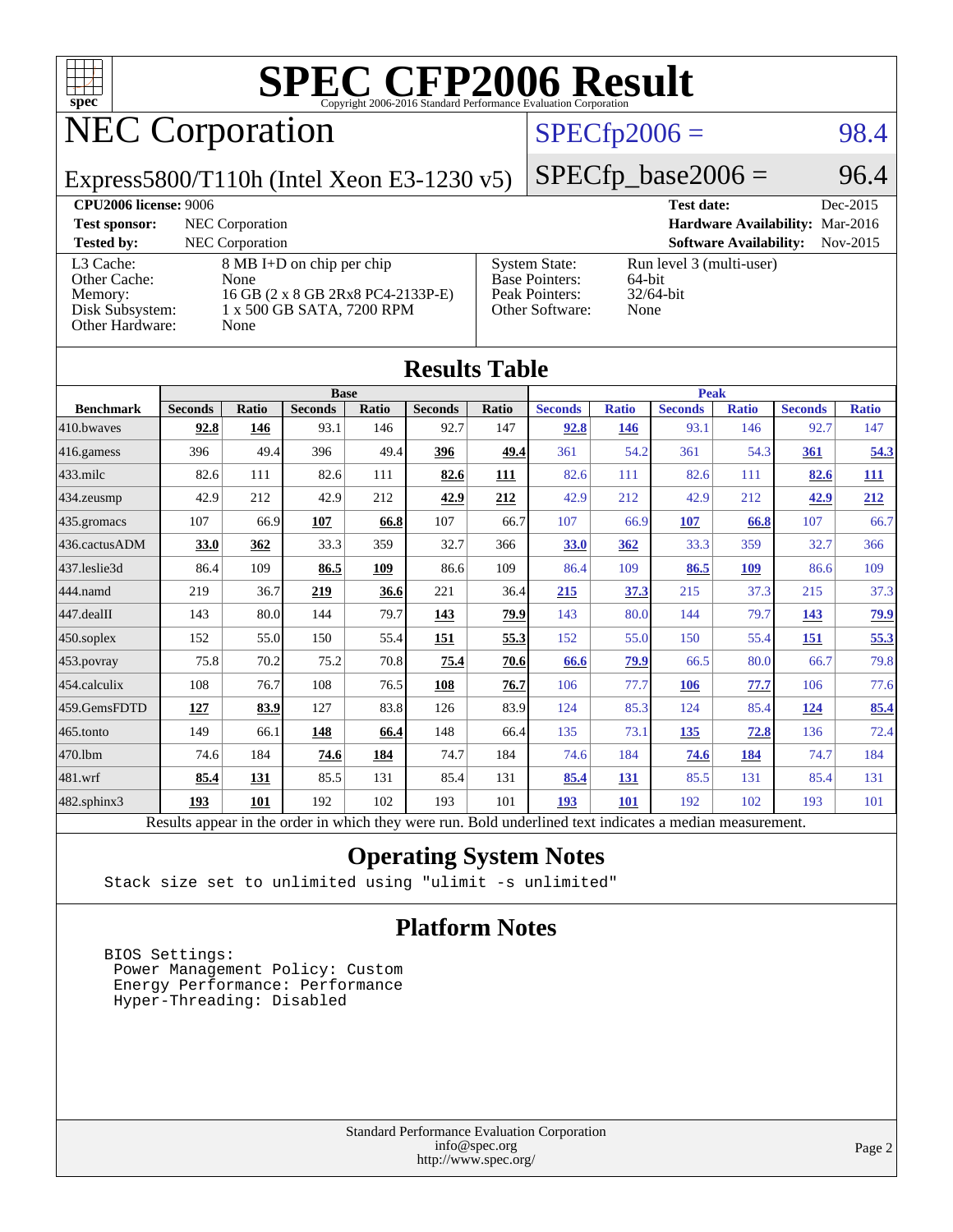

## NEC Corporation

 $SPECTp2006 = 98.4$ 

Express5800/T110h (Intel Xeon E3-1230 v5)

**[Test sponsor:](http://www.spec.org/auto/cpu2006/Docs/result-fields.html#Testsponsor)** NEC Corporation **[Hardware Availability:](http://www.spec.org/auto/cpu2006/Docs/result-fields.html#HardwareAvailability)** Mar-2016 **[Tested by:](http://www.spec.org/auto/cpu2006/Docs/result-fields.html#Testedby)** NEC Corporation **[Software Availability:](http://www.spec.org/auto/cpu2006/Docs/result-fields.html#SoftwareAvailability)** Nov-2015

 $SPECTp\_base2006 = 96.4$ 

**[CPU2006 license:](http://www.spec.org/auto/cpu2006/Docs/result-fields.html#CPU2006license)** 9006 **[Test date:](http://www.spec.org/auto/cpu2006/Docs/result-fields.html#Testdate)** Dec-2015

### **[General Notes](http://www.spec.org/auto/cpu2006/Docs/result-fields.html#GeneralNotes)**

Environment variables set by runspec before the start of the run: KMP\_AFFINITY = "granularity=fine,compact,1,0" LD\_LIBRARY\_PATH = "/home/cpu2006/libs/32:/home/cpu2006/libs/64:/home/cpu2006/sh" OMP\_NUM\_THREADS = "4"

 Binaries compiled on a system with 1x Intel Core i5-4670K CPU + 32GB memory using RedHat EL 7.1 Transparent Huge Pages enabled with: echo always > /sys/kernel/mm/transparent\_hugepage/enabled

### **[Base Compiler Invocation](http://www.spec.org/auto/cpu2006/Docs/result-fields.html#BaseCompilerInvocation)**

[C benchmarks](http://www.spec.org/auto/cpu2006/Docs/result-fields.html#Cbenchmarks):  $-m64$ 

[C++ benchmarks:](http://www.spec.org/auto/cpu2006/Docs/result-fields.html#CXXbenchmarks) [icpc -m64](http://www.spec.org/cpu2006/results/res2016q1/cpu2006-20160125-38817.flags.html#user_CXXbase_intel_icpc_64bit_bedb90c1146cab66620883ef4f41a67e)

[Fortran benchmarks](http://www.spec.org/auto/cpu2006/Docs/result-fields.html#Fortranbenchmarks): [ifort -m64](http://www.spec.org/cpu2006/results/res2016q1/cpu2006-20160125-38817.flags.html#user_FCbase_intel_ifort_64bit_ee9d0fb25645d0210d97eb0527dcc06e)

[Benchmarks using both Fortran and C](http://www.spec.org/auto/cpu2006/Docs/result-fields.html#BenchmarksusingbothFortranandC): [icc -m64](http://www.spec.org/cpu2006/results/res2016q1/cpu2006-20160125-38817.flags.html#user_CC_FCbase_intel_icc_64bit_0b7121f5ab7cfabee23d88897260401c) [ifort -m64](http://www.spec.org/cpu2006/results/res2016q1/cpu2006-20160125-38817.flags.html#user_CC_FCbase_intel_ifort_64bit_ee9d0fb25645d0210d97eb0527dcc06e)

### **[Base Portability Flags](http://www.spec.org/auto/cpu2006/Docs/result-fields.html#BasePortabilityFlags)**

| 410.bwaves: -DSPEC CPU LP64                 |                                                                |
|---------------------------------------------|----------------------------------------------------------------|
| 416.gamess: -DSPEC_CPU_LP64                 |                                                                |
| 433.milc: -DSPEC CPU LP64                   |                                                                |
| 434.zeusmp: -DSPEC_CPU_LP64                 |                                                                |
| 435.gromacs: -DSPEC_CPU_LP64 -nofor_main    |                                                                |
| 436.cactusADM: -DSPEC CPU LP64 -nofor main  |                                                                |
| 437.leslie3d: -DSPEC CPU LP64               |                                                                |
| 444.namd: -DSPEC CPU LP64                   |                                                                |
| 447.dealII: -DSPEC CPU LP64                 |                                                                |
| 450.soplex: -DSPEC_CPU_LP64                 |                                                                |
| 453.povray: -DSPEC_CPU_LP64                 |                                                                |
| 454.calculix: - DSPEC CPU LP64 - nofor main |                                                                |
| 459. GemsFDTD: - DSPEC CPU LP64             |                                                                |
| 465.tonto: - DSPEC CPU LP64                 |                                                                |
| 470.1bm: - DSPEC CPU LP64                   |                                                                |
|                                             | 481.wrf: -DSPEC CPU_LP64 -DSPEC_CPU_CASE_FLAG -DSPEC_CPU_LINUX |
| 482.sphinx3: -DSPEC_CPU_LP64                |                                                                |
|                                             |                                                                |

| <b>Standard Performance Evaluation Corporation</b> |
|----------------------------------------------------|
| info@spec.org                                      |
| http://www.spec.org/                               |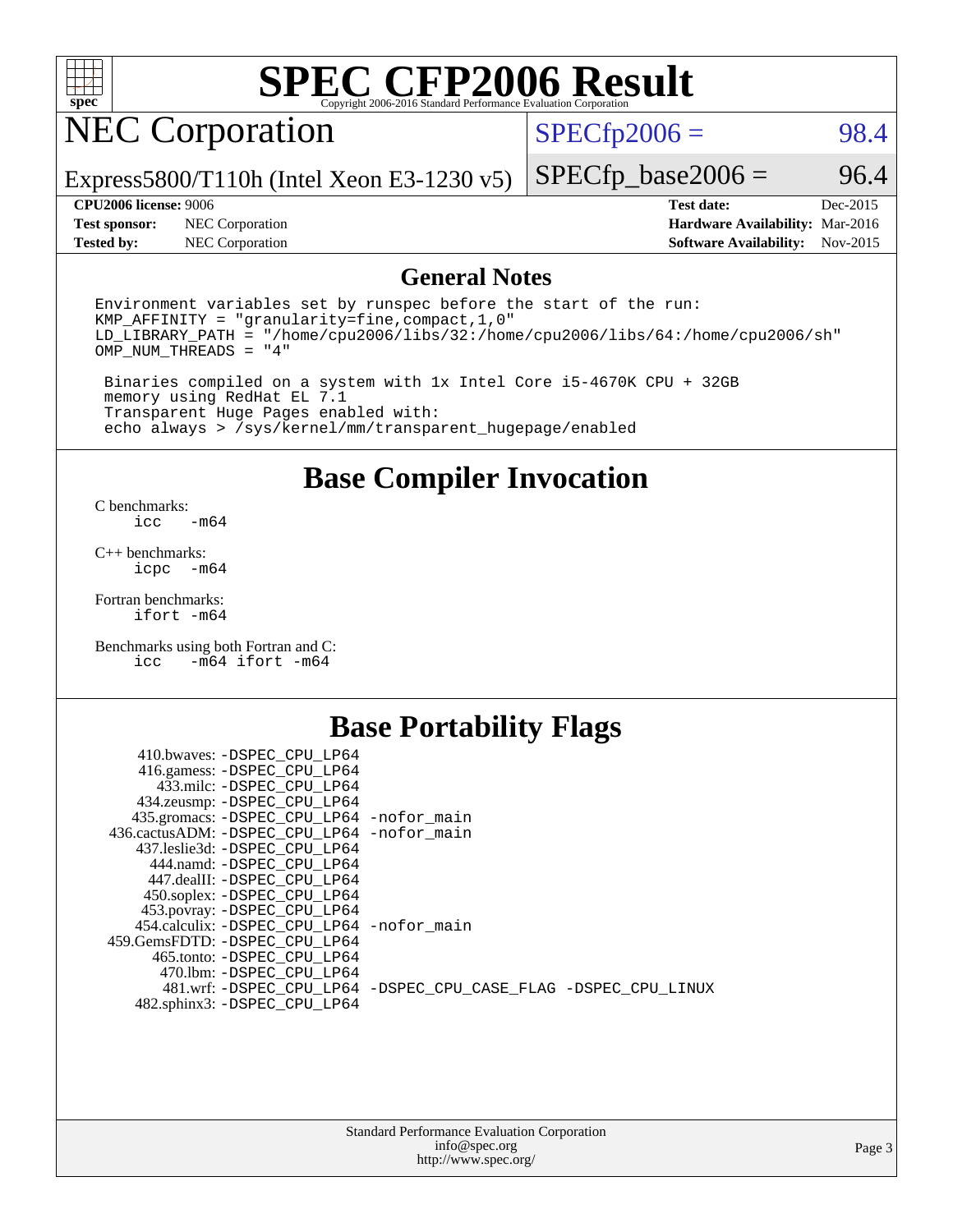

## NEC Corporation

 $SPECTp2006 = 98.4$ 

Express5800/T110h (Intel Xeon E3-1230 v5)

**[Test sponsor:](http://www.spec.org/auto/cpu2006/Docs/result-fields.html#Testsponsor)** NEC Corporation **[Hardware Availability:](http://www.spec.org/auto/cpu2006/Docs/result-fields.html#HardwareAvailability)** Mar-2016 **[Tested by:](http://www.spec.org/auto/cpu2006/Docs/result-fields.html#Testedby)** NEC Corporation **[Software Availability:](http://www.spec.org/auto/cpu2006/Docs/result-fields.html#SoftwareAvailability)** Nov-2015

 $SPECTp\_base2006 = 96.4$ **[CPU2006 license:](http://www.spec.org/auto/cpu2006/Docs/result-fields.html#CPU2006license)** 9006 **[Test date:](http://www.spec.org/auto/cpu2006/Docs/result-fields.html#Testdate)** Dec-2015

### **[Base Optimization Flags](http://www.spec.org/auto/cpu2006/Docs/result-fields.html#BaseOptimizationFlags)**

[C benchmarks](http://www.spec.org/auto/cpu2006/Docs/result-fields.html#Cbenchmarks):

[-xCORE-AVX2](http://www.spec.org/cpu2006/results/res2016q1/cpu2006-20160125-38817.flags.html#user_CCbase_f-xAVX2_5f5fc0cbe2c9f62c816d3e45806c70d7) [-ipo](http://www.spec.org/cpu2006/results/res2016q1/cpu2006-20160125-38817.flags.html#user_CCbase_f-ipo) [-O3](http://www.spec.org/cpu2006/results/res2016q1/cpu2006-20160125-38817.flags.html#user_CCbase_f-O3) [-no-prec-div](http://www.spec.org/cpu2006/results/res2016q1/cpu2006-20160125-38817.flags.html#user_CCbase_f-no-prec-div) [-parallel](http://www.spec.org/cpu2006/results/res2016q1/cpu2006-20160125-38817.flags.html#user_CCbase_f-parallel) [-opt-prefetch](http://www.spec.org/cpu2006/results/res2016q1/cpu2006-20160125-38817.flags.html#user_CCbase_f-opt-prefetch) [-ansi-alias](http://www.spec.org/cpu2006/results/res2016q1/cpu2006-20160125-38817.flags.html#user_CCbase_f-ansi-alias) [C++ benchmarks:](http://www.spec.org/auto/cpu2006/Docs/result-fields.html#CXXbenchmarks) [-xCORE-AVX2](http://www.spec.org/cpu2006/results/res2016q1/cpu2006-20160125-38817.flags.html#user_CXXbase_f-xAVX2_5f5fc0cbe2c9f62c816d3e45806c70d7) [-ipo](http://www.spec.org/cpu2006/results/res2016q1/cpu2006-20160125-38817.flags.html#user_CXXbase_f-ipo) [-O3](http://www.spec.org/cpu2006/results/res2016q1/cpu2006-20160125-38817.flags.html#user_CXXbase_f-O3) [-no-prec-div](http://www.spec.org/cpu2006/results/res2016q1/cpu2006-20160125-38817.flags.html#user_CXXbase_f-no-prec-div) [-opt-prefetch](http://www.spec.org/cpu2006/results/res2016q1/cpu2006-20160125-38817.flags.html#user_CXXbase_f-opt-prefetch) [-ansi-alias](http://www.spec.org/cpu2006/results/res2016q1/cpu2006-20160125-38817.flags.html#user_CXXbase_f-ansi-alias)

[Fortran benchmarks](http://www.spec.org/auto/cpu2006/Docs/result-fields.html#Fortranbenchmarks): [-xCORE-AVX2](http://www.spec.org/cpu2006/results/res2016q1/cpu2006-20160125-38817.flags.html#user_FCbase_f-xAVX2_5f5fc0cbe2c9f62c816d3e45806c70d7) [-ipo](http://www.spec.org/cpu2006/results/res2016q1/cpu2006-20160125-38817.flags.html#user_FCbase_f-ipo) [-O3](http://www.spec.org/cpu2006/results/res2016q1/cpu2006-20160125-38817.flags.html#user_FCbase_f-O3) [-no-prec-div](http://www.spec.org/cpu2006/results/res2016q1/cpu2006-20160125-38817.flags.html#user_FCbase_f-no-prec-div) [-parallel](http://www.spec.org/cpu2006/results/res2016q1/cpu2006-20160125-38817.flags.html#user_FCbase_f-parallel) [-opt-prefetch](http://www.spec.org/cpu2006/results/res2016q1/cpu2006-20160125-38817.flags.html#user_FCbase_f-opt-prefetch)

[Benchmarks using both Fortran and C](http://www.spec.org/auto/cpu2006/Docs/result-fields.html#BenchmarksusingbothFortranandC): [-xCORE-AVX2](http://www.spec.org/cpu2006/results/res2016q1/cpu2006-20160125-38817.flags.html#user_CC_FCbase_f-xAVX2_5f5fc0cbe2c9f62c816d3e45806c70d7) [-ipo](http://www.spec.org/cpu2006/results/res2016q1/cpu2006-20160125-38817.flags.html#user_CC_FCbase_f-ipo) [-O3](http://www.spec.org/cpu2006/results/res2016q1/cpu2006-20160125-38817.flags.html#user_CC_FCbase_f-O3) [-no-prec-div](http://www.spec.org/cpu2006/results/res2016q1/cpu2006-20160125-38817.flags.html#user_CC_FCbase_f-no-prec-div) [-parallel](http://www.spec.org/cpu2006/results/res2016q1/cpu2006-20160125-38817.flags.html#user_CC_FCbase_f-parallel) [-opt-prefetch](http://www.spec.org/cpu2006/results/res2016q1/cpu2006-20160125-38817.flags.html#user_CC_FCbase_f-opt-prefetch)

[-ansi-alias](http://www.spec.org/cpu2006/results/res2016q1/cpu2006-20160125-38817.flags.html#user_CC_FCbase_f-ansi-alias)

### **[Peak Compiler Invocation](http://www.spec.org/auto/cpu2006/Docs/result-fields.html#PeakCompilerInvocation)**

[C benchmarks](http://www.spec.org/auto/cpu2006/Docs/result-fields.html#Cbenchmarks):  $\text{icc}$   $-\text{m64}$ 

[C++ benchmarks:](http://www.spec.org/auto/cpu2006/Docs/result-fields.html#CXXbenchmarks) [icpc -m64](http://www.spec.org/cpu2006/results/res2016q1/cpu2006-20160125-38817.flags.html#user_CXXpeak_intel_icpc_64bit_bedb90c1146cab66620883ef4f41a67e)

[Fortran benchmarks](http://www.spec.org/auto/cpu2006/Docs/result-fields.html#Fortranbenchmarks): [ifort -m64](http://www.spec.org/cpu2006/results/res2016q1/cpu2006-20160125-38817.flags.html#user_FCpeak_intel_ifort_64bit_ee9d0fb25645d0210d97eb0527dcc06e)

[Benchmarks using both Fortran and C](http://www.spec.org/auto/cpu2006/Docs/result-fields.html#BenchmarksusingbothFortranandC): [icc -m64](http://www.spec.org/cpu2006/results/res2016q1/cpu2006-20160125-38817.flags.html#user_CC_FCpeak_intel_icc_64bit_0b7121f5ab7cfabee23d88897260401c) [ifort -m64](http://www.spec.org/cpu2006/results/res2016q1/cpu2006-20160125-38817.flags.html#user_CC_FCpeak_intel_ifort_64bit_ee9d0fb25645d0210d97eb0527dcc06e)

### **[Peak Portability Flags](http://www.spec.org/auto/cpu2006/Docs/result-fields.html#PeakPortabilityFlags)**

Same as Base Portability Flags

### **[Peak Optimization Flags](http://www.spec.org/auto/cpu2006/Docs/result-fields.html#PeakOptimizationFlags)**

[C benchmarks](http://www.spec.org/auto/cpu2006/Docs/result-fields.html#Cbenchmarks):

433.milc: basepeak = yes

 $470$ .lbm: basepeak = yes

482.sphinx3: basepeak = yes

[C++ benchmarks:](http://www.spec.org/auto/cpu2006/Docs/result-fields.html#CXXbenchmarks)

Continued on next page

Standard Performance Evaluation Corporation [info@spec.org](mailto:info@spec.org) <http://www.spec.org/>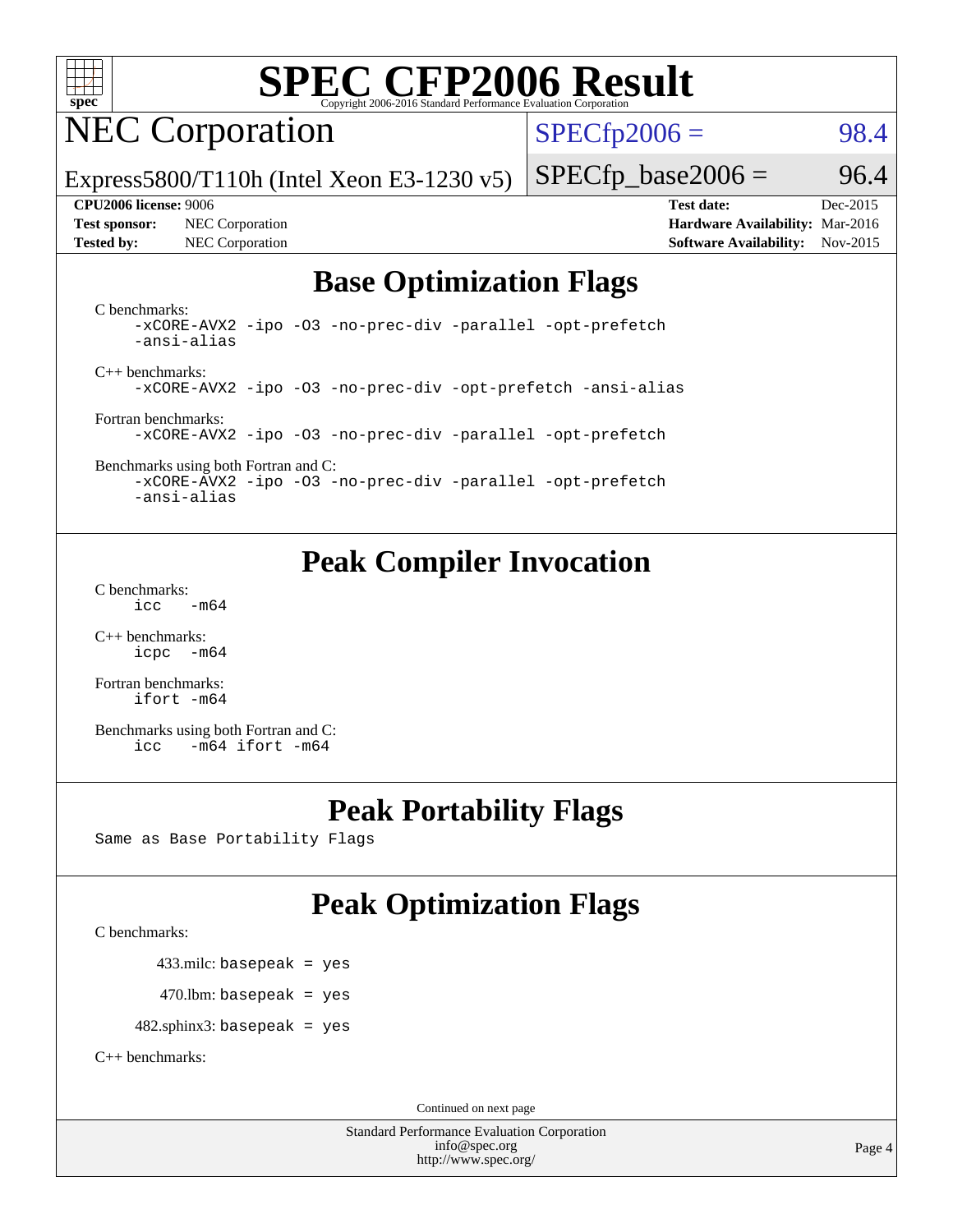

NEC Corporation

 $SPECTp2006 = 98.4$ 

Express5800/T110h (Intel Xeon E3-1230 v5)

 $SPECTp\_base2006 = 96.4$ 

**[CPU2006 license:](http://www.spec.org/auto/cpu2006/Docs/result-fields.html#CPU2006license)** 9006 **[Test date:](http://www.spec.org/auto/cpu2006/Docs/result-fields.html#Testdate)** Dec-2015 **[Test sponsor:](http://www.spec.org/auto/cpu2006/Docs/result-fields.html#Testsponsor)** NEC Corporation **NEC Corporation [Hardware Availability:](http://www.spec.org/auto/cpu2006/Docs/result-fields.html#HardwareAvailability)** Mar-2016 [Tested by:](http://www.spec.org/auto/cpu2006/Docs/result-fields.html#Testedby) NEC Corporation **[Software Availability:](http://www.spec.org/auto/cpu2006/Docs/result-fields.html#SoftwareAvailability)** Nov-2015

### **[Peak Optimization Flags \(Continued\)](http://www.spec.org/auto/cpu2006/Docs/result-fields.html#PeakOptimizationFlags)**

```
 444.namd: -xCORE-AVX2(pass 2) -prof-gen:threadsafe(pass 1)
               -ipo(pass 2) -03(pass 2) -no-prec-div(pass 2)
               -par-num-threads=1(pass 1) -prof-use(pass 2) -fno-alias
               -auto-ilp32
      447.dealII: basepeak = yes
       450.soplex: basepeak = yes
      453.povray: -xCORE-AVX2(pass 2) -prof-gen:threadsafe(pass 1)
               -no-prec-div(pass 2)-par-num-threads=1(pass 1) -prof-use(pass 2) -unroll4
               -ansi-alias
Fortran benchmarks: 
     410.bwaves: basepeak = yes 416.gamess: -xCORE-AVX2(pass 2) -prof-gen:threadsafe(pass 1)
               -ipo(pass 2) -03(pass 2) -no-prec-div(pass 2)-par-num-threads=1(pass 1) -prof-use(pass 2) -unroll2
               -inline-level=0 -scalar-rep-
      434.zeusmp: basepeak = yes
      437.leslie3d: basepeak = yes
  459.GemsFDTD: -xCORE-AVX2(pass 2) -prof-gen:threadsafe(pass 1)
               -i\text{po}(pass 2) -\tilde{O}3(pass 2)-no-prec-div(pass 2)
               -par-num-threads=1(pass 1) -prof-use(pass 2) -unroll2
               -inline-level=0 -opt-prefetch -parallel
        465.tonto: -xCORE-AVX2(pass 2) -prof-gen:threadsafe(pass 1)
               -no-prec-div(pass 2)-par-num-threads=1(pass 1) -prof-use(pass 2) -inline-calloc
               -opt-malloc-options=3 -auto -unroll4
Benchmarks using both Fortran and C: 
     435.gromacs: basepeak = yes
  436.cactusADM: basepeak = yes
      454.calculix: -xCORE-AVX2 -ipo -O3 -no-prec-div -auto-ilp32 -ansi-alias
        481 \text{.m}: basepeak = yes
```